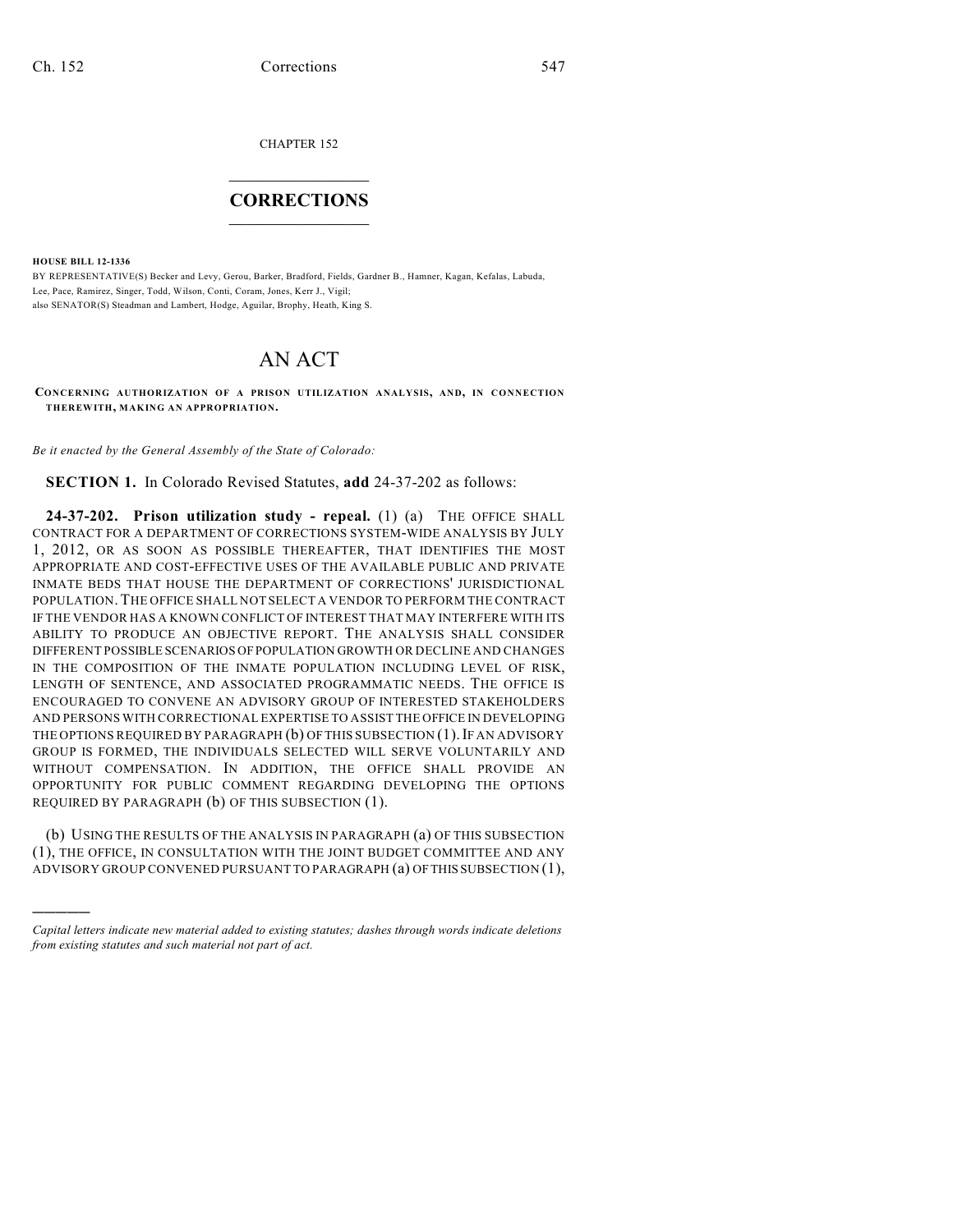548 Corrections Ch. 152

SHALL IDENTIFY, EVALUATE, AND PRIORITIZE OPTIONS FOR FIVE FISCAL YEARS, BEGINNING WITH FISCAL YEAR 2013-14, FOR THE BEST USE OF AVAILABLE PUBLIC AND PRIVATE INMATE BEDS THAT HOUSE THE DEPARTMENT OF CORRECTIONS' JURISDICTIONAL POPULATION. THE OPTIONS MAY INCLUDE, BUT NEED NOT BE LIMITED TO, REDUCTION IN PRISON BEDS, DECOMMISSIONING PRISON FACILITIES, OPTIMIZING STAFFING LEVELS, OR REPURPOSING EXISTING FACILITIES.

(c) THE OFFICE SHALL PROVIDE THE JOINT BUDGET COMMITTEE WITH QUARTERLY UPDATES ON THE PROGRESS OF THE ANALYSIS AND ENGAGE THE JOINT BUDGET COMMITTEE IN DISCUSSIONS REGARDING DEVELOPING THE OPTIONS REQUIRED BY PARAGRAPH (b) OF THIS SUBSECTION (1).

(d) THE OFFICE SHALL PROVIDE A STATUS REPORT TO THE JUDICIARY COMMITTEES OF THE HOUSE OF REPRESENTATIVES AND SENATE BY JANUARY 31, 2013.

(2) IN DEVELOPING THE OPTIONS PURSUANT TO SUBSECTION (1) OF THIS SECTION, THE OFFICE AND THE JOINT BUDGET COMMITTEE SHALL CONSIDER THE FOLLOWING FACTORS:

(a) PUBLIC SAFETY;

(b) THE OPERATIONAL NEEDS OF THE DEPARTMENT OF CORRECTIONS;

(c) FACILITY CHARACTERISTICS INCLUDING, BUT NOT LIMITED TO, THE LOCATION, PHYSICAL PLANT, MISSION, CUSTODY LEVEL, AND POTENTIAL FOR REPURPOSING;

(d) INMATE CLASSIFICATIONS, RIGHTS, AND NEEDS;

(e) EFFICIENCY AND COST OF OPERATIONS;

(f) IMPACT ON THE LOCAL COMMUNITY WITH EMPHASIS ON ECONOMIC IMPACT AND IMPACT TO PUBLIC SCHOOL FUNDING;

(g) IMPACT ON THE PUBLIC AND PRIVATE WORKFORCE;

(h) IMPACT OF STAFFING LEVELS ON SAFETY, OUTCOMES, TURNOVER RATES, AND PAYROLL PRACTICES, INCLUDING OVERTIME AND COMPENSATION POLICIES;

(i) IMPACT ON RELEVANT STAKEHOLDERS;

(j) EFFECTIVENESS OF PROGRAMMING AND OUTCOMES;

(k) STATE CONSTITUTIONAL LIMITATIONS RELATED TO THE STATE PERSONNEL SYSTEM; AND

(l) ANY OTHER RELEVANT FACTORS.

(3) THIS SECTION IS EXEMPT FROM THE REQUIREMENTS OF SECTION 2-3-303.3, C.R.S.

(4) THIS SECTION IS REPEALED, EFFECTIVE JULY 1, 2014.